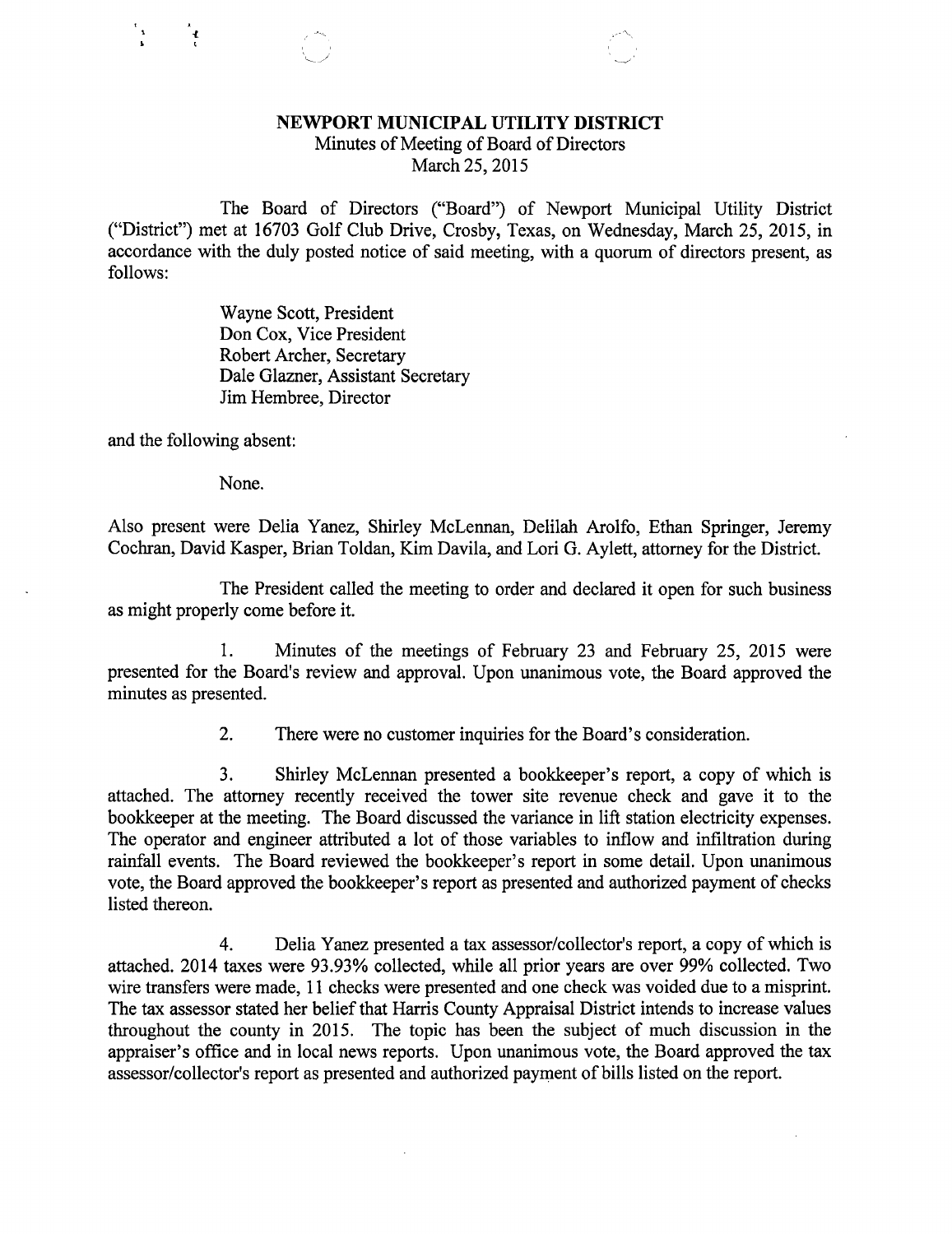5. Delilah Arolfo presented a billing and collections report. Total current payments were \$239,233.59, while total current billing was \$213,660.88. 30-day arrears stood at \$58,110.21, but as of today's meeting the arrears stand at \$21,011.36. There were 24 new connections in the District, of which 19 were owners and five were renters. Of those new connections, five were new homes, and 19 were pre-existing homes. Nine accounts were finaled, and there were 62 vacancies.

Ms. Arolfo presented a report on the usage patterns of customers. During the previous month 1,664 customers used the minimum amounts. 1,142 customers used 4,000 to 10,000 gallons. 100 customers used 10,000 to 20,000 gallons. Smaller numbers of customers used amounts in excess of 20,000 gallons.

Upon unanimous vote, the Board approved the billing and collections report as presented.

6. The Board entertained developer reports. First, Ethan Springer of Villas reported that their lots are poured and staked. Model home construction will begin soon, and their developer is routing landscaping contracts for approval. Director Cox asked Mr. Springer about the buffer proposed for the rear of the property. Mr. Springer replied that a fence and plantings will be installed to shield the development from existing homes.

Eileen Fashoro then reported on the activities of Rampart. Section 8 has been replatted.

Finally, the attorney noted that she had received a telephone call from Nino Corbett. He is having lunch with a local banker to discuss project development and expects to be in attendance at next month's Board meeting.

7. The Board received reports from the Monday operations and engineering meeting and related matters. The engineer reported receipt of a request for a change order on the Seven Oaks South project. Silt fencing had to be added to the project because it was erroneously omitted. David Kasper noted that silt fencing was required and should have been in the contract. He therefore recommended approval of the change order to increase the contract amount by \$13,003.20. Upon unanimous vote, the Board approved and concurred with the change order request.

Jeremy Cochran noted that he and Director Hembree had gone to the Harris-Galveston Subsidence District and talked at length with Kevin Ebrom. The District is continuing to try to sell its ground water credits. The District may have an opportunity to sell 100 million gallons of credits to a single customer. Director Hembree noted that the Subsidence District had stated that the Board might want to consider participating in the Water Wise program to gain credits for the future.

The Board then discussed whether the District should continue selling credits at the same price. Director Hembree stated his opinion that the District's pricing should be increased. He asked that the Board put an item on the April agenda to consider adopting a new pricing structure of \$3 per 1,000 gallons for contracts from one to four years and \$2.60 per 1,000 gallons for contracts five years and above. The attorney stated that she would put the matter on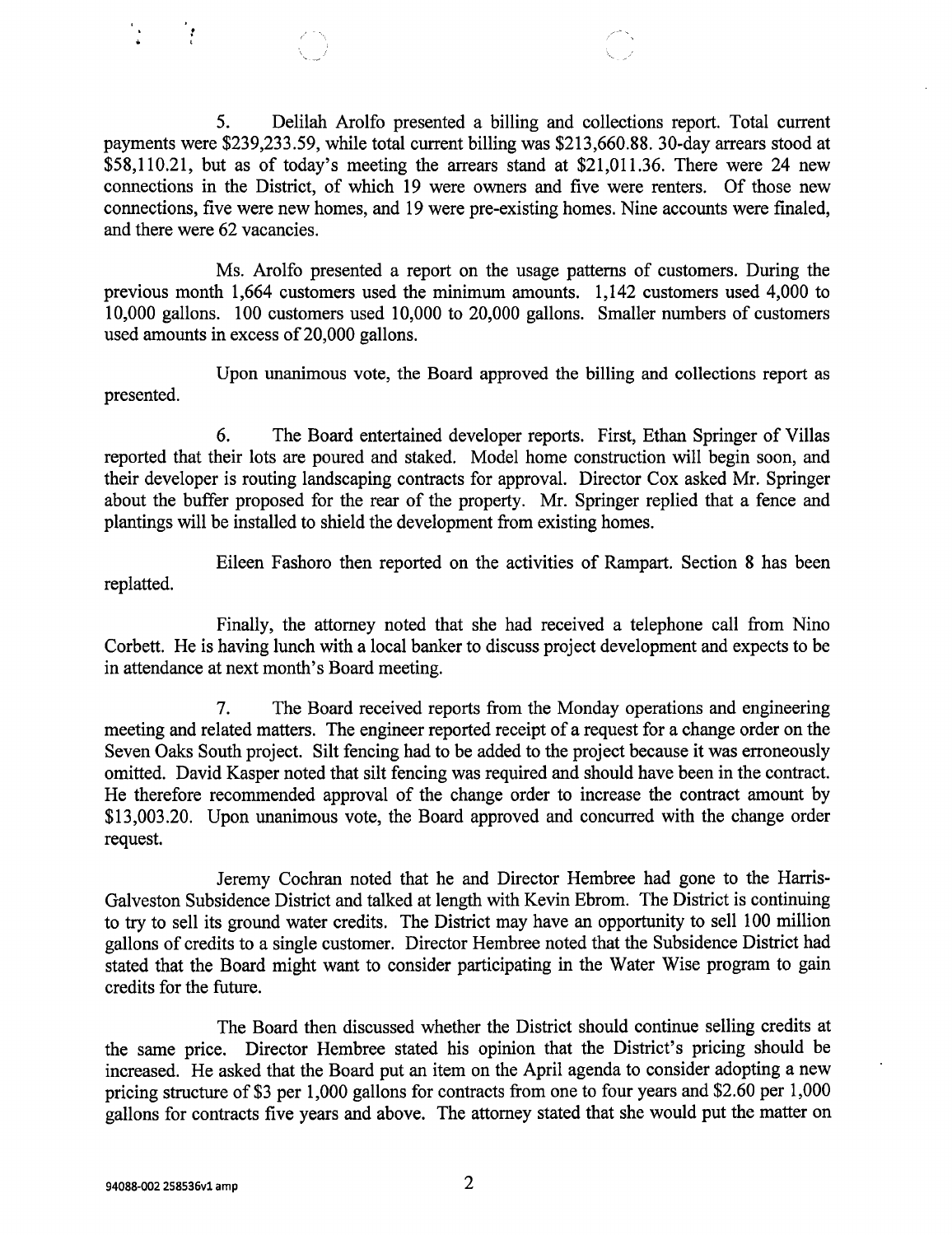the agenda for the Board's consideration in April. In the meantime, it was the Board's concurrence to honor any ground water contracts if negotiations had already been underway.

Upon unanimous vote, the Board approved the operations and engineering report as presented.

8. Brian Toldan of McCall Gibson Swedlund Barfoot, PLLC presented an audit of the District's books and records for the fiscal year ended December 31, 2014. He noted that his firm was giving the District an unqualified "clean" opinion as to its financial statements. The District had general fund revenues of \$359,879 for the fiscal year, and the District has a general fund reserve of 6.4 months. Mr. Toldan noted that the District is consistent and conservative with its budget, and the Board is involved in the District's operations. He praised the Board members for being proactive and good stewards of the District's finances. The Board reviewed the audit in some detail. Upon unanimous vote, the Board approved the audit as presented and authorized its filing as required by law.

9. There was presented the attached Resolution Affirming Review of Investment Policy, Strategies and Objectives and the list of approved brokers/dealers. The attorney noted that according to the Public Funds Investment Act, the District is annually required to review its investment policy to assure its compliance with Texas law. The attorney recommended no revisions to the investment policy, and the auditor's report noted no deficiencies with respect to how the District's investments are handled. The Board also reviewed a list of brokers/dealers to be authorized to engage in investment transactions with the District. Upon unanimous vote, the Board adopted the Resolution and brokers/dealers list as presented.

10. Lori Aylett discussed the continuing disclosure filing with regard to the District's bonds. Pursuant to Bond Orders previously adopted, the District is required to annually update certain material information, including the audit, that might be of interest to District bondholders. Upon unanimous vote, the Board authorized the attorney to make the continuing disclosure filing as required by law.

11. The attorney presented two ground water reduction credit contracts for the Board's consideration. Gayla Industries requested to purchase credits equal to 760,000 gallons of credit out of the District's 2016 permit, and Van Manor requested to purchase credits equal to 3 million gallons from the District's 2016 permit. Upon unanimous vote, the Board approved the two ground water reduction contracts as presented. Director Hembree requested that the attorney revise the ground water reduction contract chart to show due dates and payment amounts, for easier budget tracking.

12. The attorney asked the Board to defer consideration of the engagement of Arbitrage Compliance Specialists to perform the Series 2010 5<sup>th</sup> Year Arbitrage Report. She has not yet received their proposal. The Board deferred consideration of the agenda item.

13. Lori Aylett presented the attorney's report. During the previous month, she worked on ground water credit agreements and items relating to obtaining a peace officer bond for the temporary law enforcement personnel. The attorney noted that the Board had previously asked for an update on concealed carry laws as they relate to public meetings. She